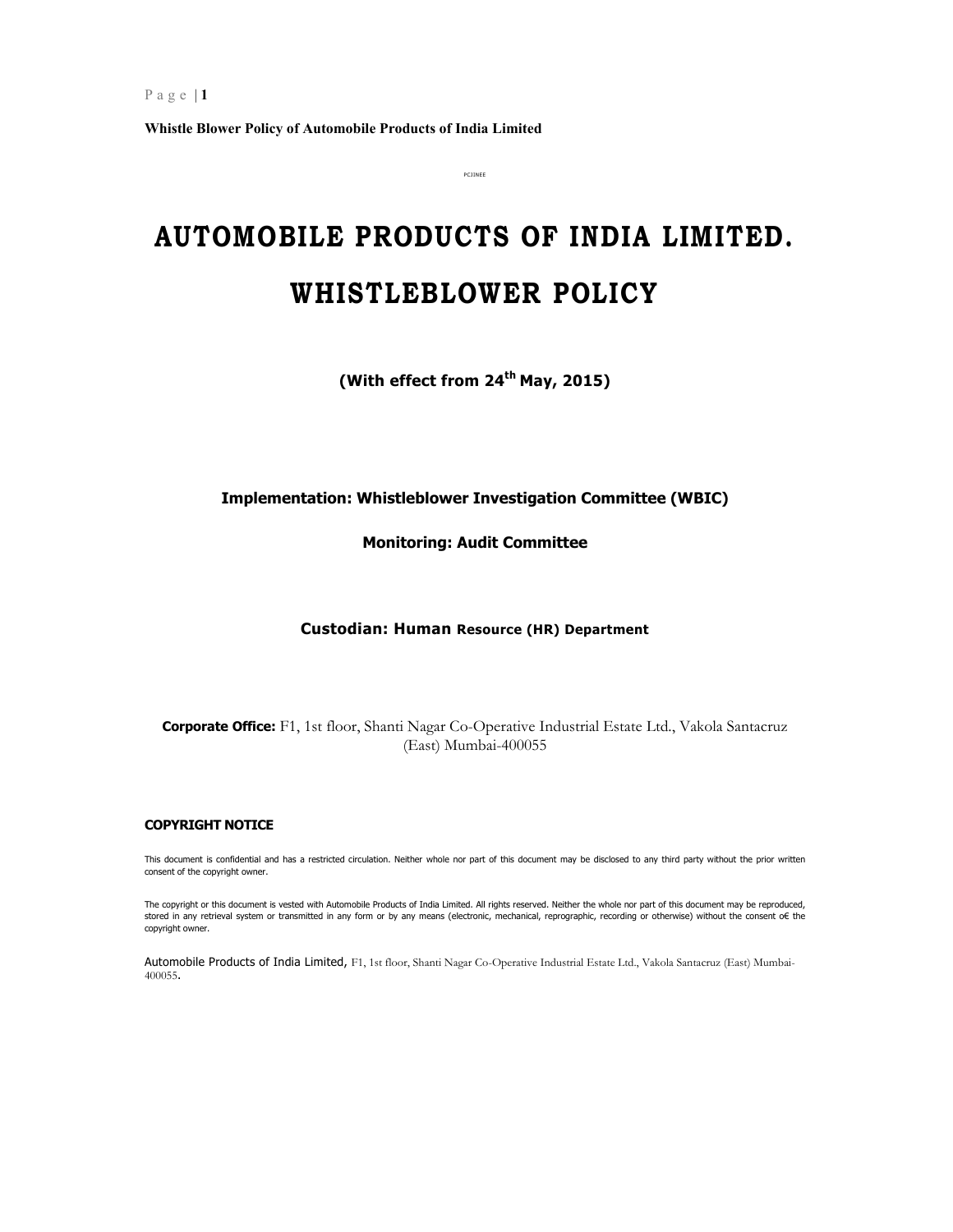Whistle Blower Policy of Automobile Products of India Limited

# TABLE OF CONTENTS

| 1.  |                                                                                                                                                                                                                                                                                                                                                        |
|-----|--------------------------------------------------------------------------------------------------------------------------------------------------------------------------------------------------------------------------------------------------------------------------------------------------------------------------------------------------------|
| 2.  |                                                                                                                                                                                                                                                                                                                                                        |
| 3.  |                                                                                                                                                                                                                                                                                                                                                        |
| 4.  |                                                                                                                                                                                                                                                                                                                                                        |
| 5.  |                                                                                                                                                                                                                                                                                                                                                        |
| 6.  |                                                                                                                                                                                                                                                                                                                                                        |
| 7.  |                                                                                                                                                                                                                                                                                                                                                        |
| 8.  |                                                                                                                                                                                                                                                                                                                                                        |
| 9.  |                                                                                                                                                                                                                                                                                                                                                        |
| 10. |                                                                                                                                                                                                                                                                                                                                                        |
| 11. |                                                                                                                                                                                                                                                                                                                                                        |
| 12. |                                                                                                                                                                                                                                                                                                                                                        |
| 13. | ${\tt PROCESS\ FLOW\ CHART}\textrm{}\textrm{}\textrm{}\textrm{}\textrm{}\textrm{}\textrm{}\textrm{}\textrm{}\textrm{}\textrm{}\textrm{}\textrm{}\textrm{}\textrm{}\textrm{}\textrm{}\textrm{}\textrm{}\textrm{}\textrm{}\textrm{}\textrm{}\textrm{}\textrm{}\textrm{}\textrm{}\textrm{}\textrm{}\textrm{}\textrm{}\textrm{}\textrm{}\textrm{}\textrm{$ |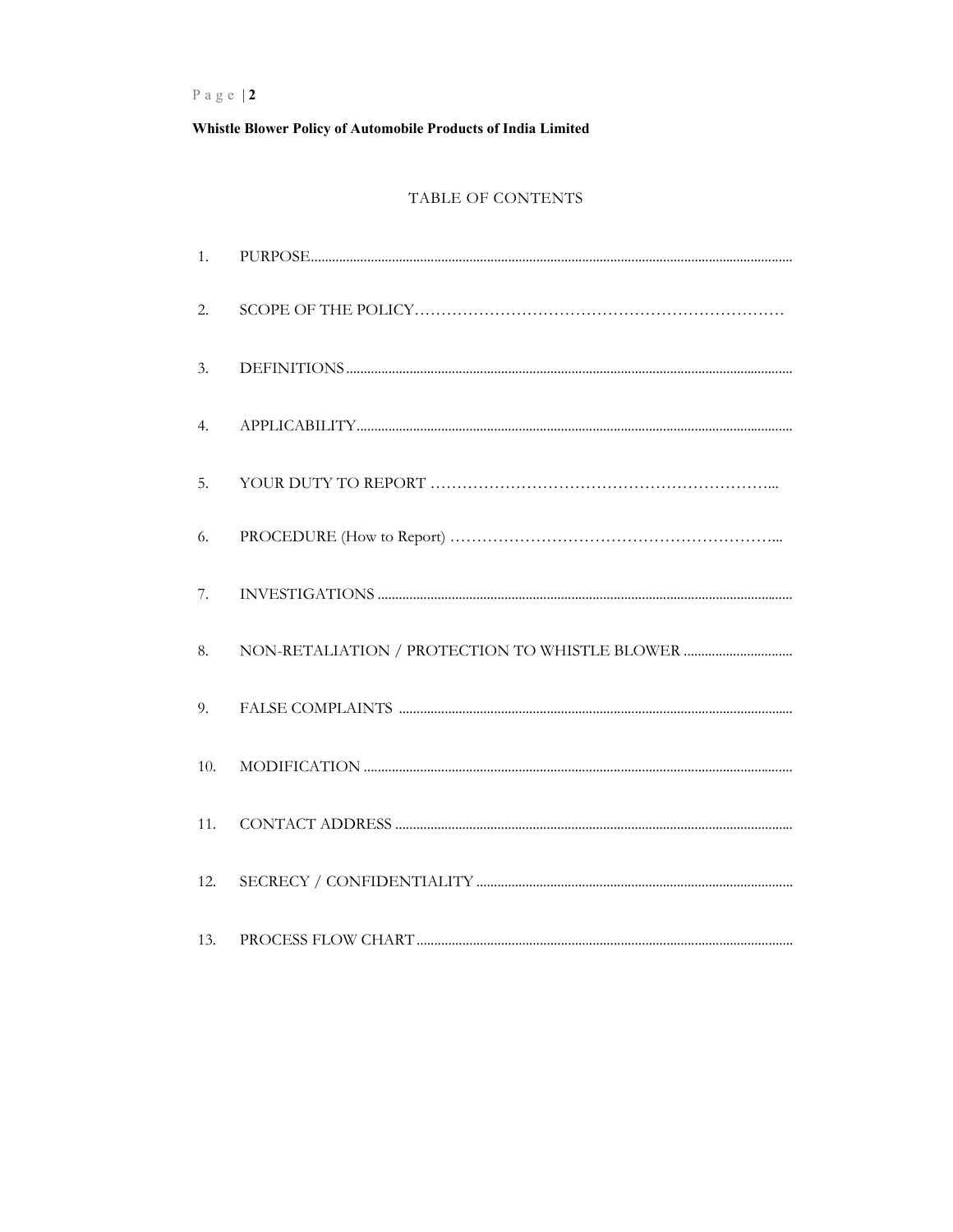#### **Whistle Blower Policy of Automobile Products of India Limited**

#### **AUTOMOBILE PRODUCTS OF INDIA LIMITED**

#### **1. PURPOSE**

The purpose of this Policy is to establish a vigil mechanism for directors and employees to report concerns about unethical behaviour, actual or suspected fraud or violation of the Company's Ethics and Code of Conduct. This Policy provides for adequate safeguards against victimization of director(s) / employee(s) and provides opportunity to director(s) / employee(s) to access in Good Faith, to the WBIC in case they observe Unethical and Improper Practices or any other wrongful conduct in the Company.

In line with our vision and values, which we cherish in our organization and as a part of good corporate governance, this Policy has been formulated. The Policy is meant to encourage director(s) / employee(s) to report to the WBIC for rectification, addressing and redressing if they find or observe anything wrong and / or instances having an adverse effect on the Company's financials and image. No Adverse Personnel Action shall be taken or recommended against an director(s) / employee(s) in retaliation to his disclosure in Good Faith of any Unethical and Improper Practices or Alleged Wrongful Conduct. This Policy protects such director(s) / employee(s) from unfair termination and unfair prejudicial employment practices.

However, this Policy does not protect any director(s) / employee(s) from an adverse action which occurs independent of his disclosure of unethical and improper practice or Alleged Wrongful Conduct, poor job performance, any other disciplinary action, etc. unrelated to a disclosure made pursuant to this Policy. This Policy shall be disclosed by the Company on its website and in the Board's report.

#### **2. SCOPE OF THE POLICY.**

The Whistle Blower Policy is an extension of the Code of Conduct and Business Ethics for Directors, Senior Management Personnel & employees of the company and covers disclosure of any unethical and improper or malpractices and events which have taken place/ suspected to take place involving:

- 1. Breach of the Company's Code of Conduct and Business Ethics,
- 2. Compromise with Company's Values
- 3. Breach of terms and conditions of employment and rules thereof
- 4. Intentional Financial irregularities, including fraud, or suspected fraud
- 5. Deliberate violation of laws/regulations
- 6. Gross or Willful Negligence causing substantial and specific danger to health, safety and environment
- 7. Manipulation of company data/records
- 8. Pilferation of confidential/propriety information
- 9. Gross Wastage/misappropriation of Company funds/assets

## **3. DEFINITIONS**

**"Adverse Personnel Action"** means an employment-related act or decision or a failure to take appropriate action by Managerial Personnel which may affect the director(s) / employee(s)' employment, including but not limited to compensation, increment, promotion, job location, job profile, immunities,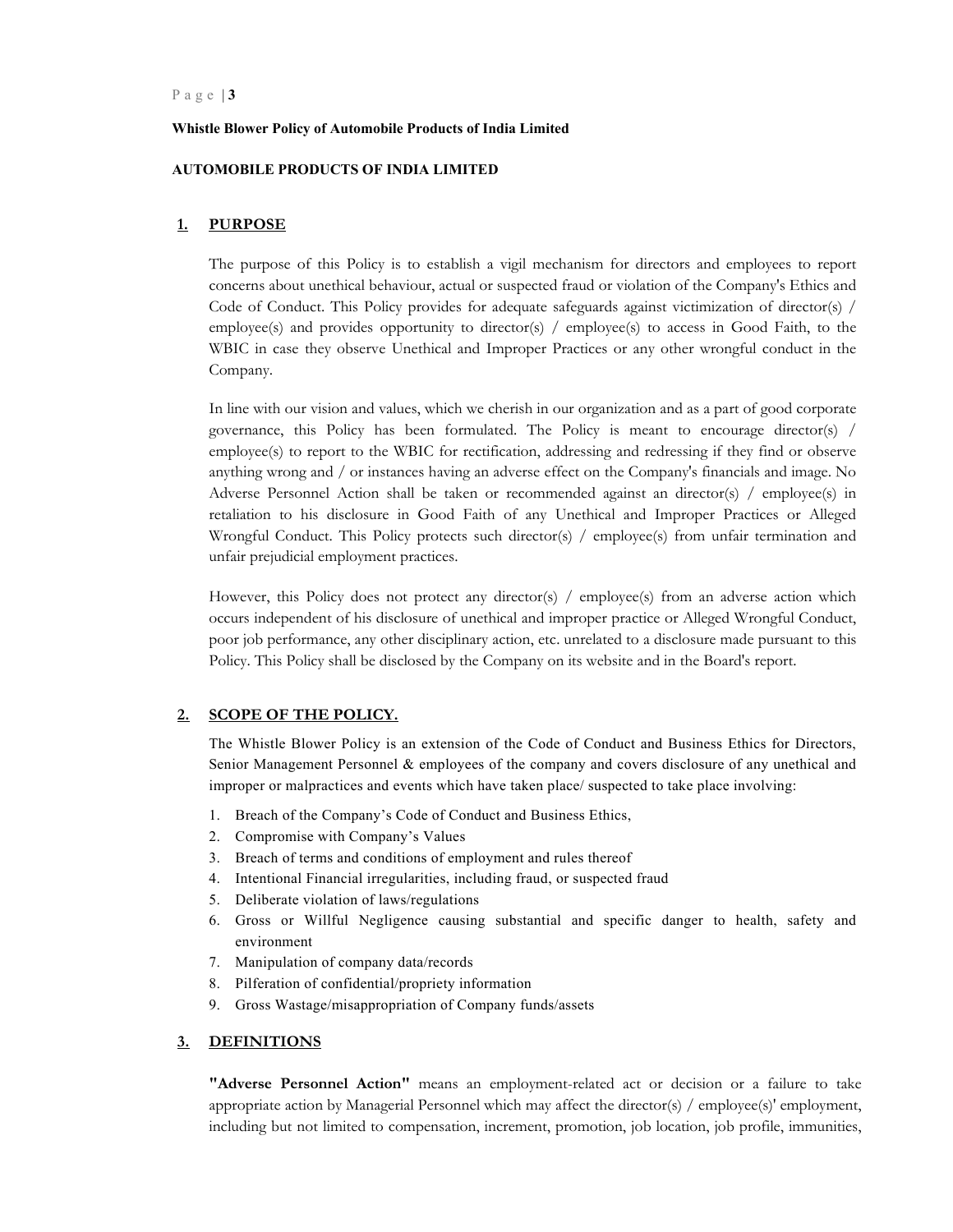#### **Whistle Blower Policy of Automobile Products of India Limited**

leaves and training or other privileges.

**"Alleged Wrongful Conduct"** shall mean violation of law, infringement of Company's Ethics and Code of Conduct policies, mismanagement, misappropriation of monies, actual or suspected fraud, substantial and specific danger to public health and safety or abuse of authority.

Alleged Wrongful Conduct as illustrated below may include but is not limited to:

- Forgery, falsification or alteration of documents;
- Unauthorized alteration or manipulation of computer files internet data;
- Fraudulent reporting, wilful material misrepresentation;
- Pursuit of a benefit or advantage in violation of the Company's interest;
- Misappropriation/misuse of Company's resources, like funds, supplies, vehicles or other assets;
- Improper use of authority;
- Unauthorized release of proprietary information;
- Theft of cash:
- Theft of goods/services;
- Falsification, destruction of Company records;
- Solicitation accepting, Kickbacks, bribes, expensive gifts, directly or indirectly from business connections including vendors and contractors (for this purpose, gifts / complimentary, etc.);
- Authorizing/receiving compensation for goods not received/ services not performed;
- Authorizing or receiving compensation for hours not worked;
- Fraudulent insurance claims; or
- Providing (unauthorized) confidential information to external agencies.
- Matters pertaining to the following may be excluded as there are separate forum available for the same:
	- Personal grievances;
	- Dissatisfaction with appraisals and rewards;
	- Complaints relating to service conditions;
	- Sexual harassment
	- Suggestions for improving operational efficiencies.

"**Audit Committee**" means the Audit Committee of Directors constituted by the Board of Directors of the Company in accordance with provision of the Companies Act 2013,

**"Company"** means Automobile Products of India Limited.

**"Good Faith":** A director(s) / employee(s) shall be deemed to be communicating in good faith if there is a reasonable basis for communication of Unethical and Improper Practices or any other Alleged Wrongful Conduct. Good Faith shall be deemed lacking when the director(s) / employee(s) does not have personal knowledge or a factual basis for the communication or where the director(s) / employee(s) knew or reasonably should have known that the communication about the Unethical and Improper Practices or Alleged Wrongful Conduct is malicious, false or frivolous.

**"Managerial Personnel"** shall include a Director, Key Management Personnel and the members of the WBIC who has authority to make or materially influence significant personnel decisions.

"**Protected Disclosure**" means any communication made in good faith that discloses or demonstrates information that may evidence unethical or improper activity.

**"Policy"** means the Whistleblower Policy (WBP).

"**Subject**" means a person or group of persons against or in relation to whom a Protected Disclosure has been made or evidence gathered during the course of an investigation.

"**Unethical and Improper Practices**" shall mean -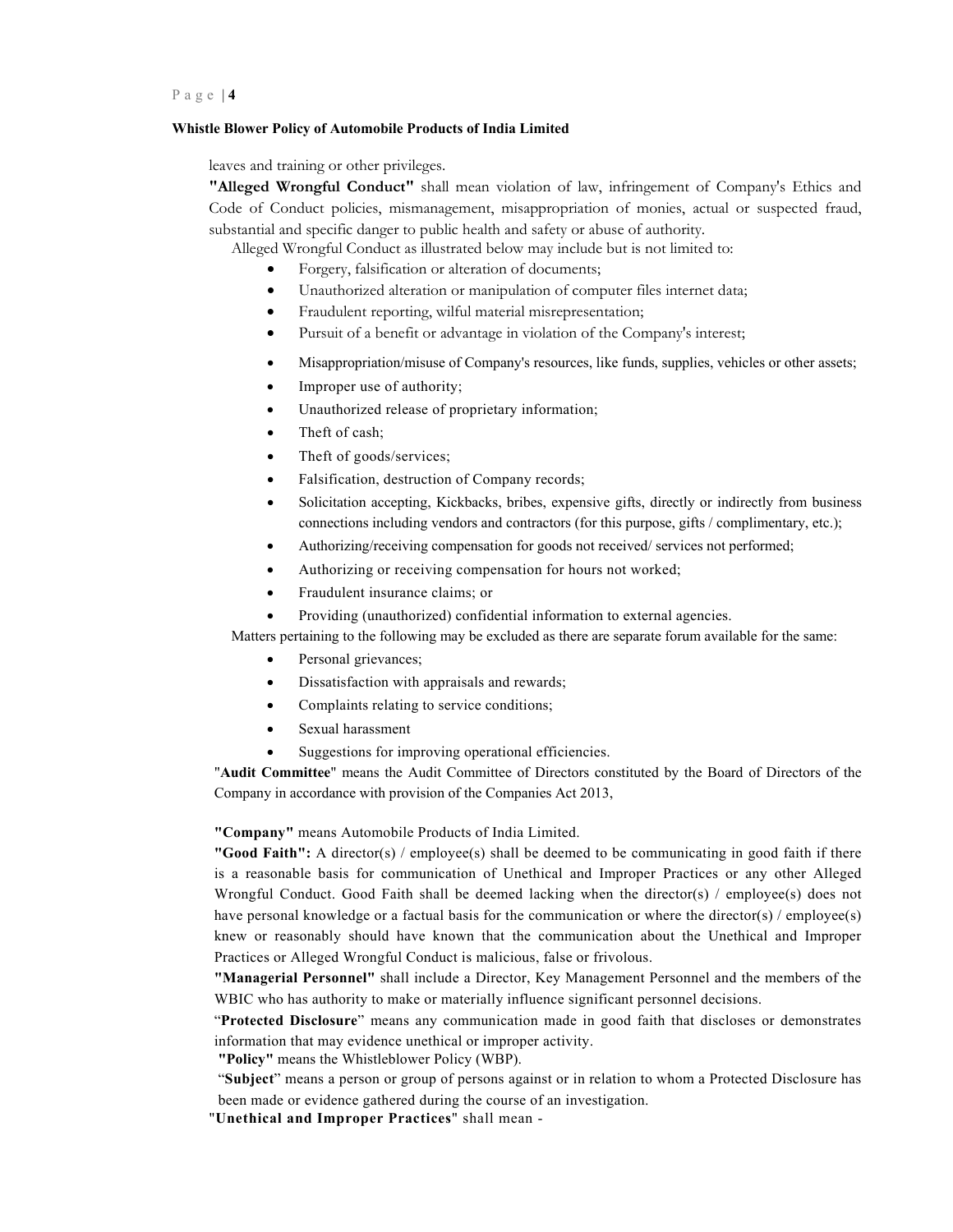- a) an act which does not conform to approved standards of social and professional behaviour; or
- b) an act which leads to unethical business practices; or
- c) improper or unethical conduct; or
- d) breach of etiquette or morally offensive behaviour, etc.

"**WBIC**" shall mean the whistleblowing investigating committee constituted by the Company. The WBIC shall comprise of the (i) Chief Executive Officer, (ii) Chief Financial Officer as may be constituted by the Audit Committee from time to time.

"**Whistleblower**" shall mean a director(s) / employee(s) of the Company who discloses in Good Faith any Unethical and Improper Practices or Alleged Wrongful Conduct.

#### **4. APPLICABILITY**

This Policy applies to all director(s) / employee(s) of the Company. Terms that have not been defined in this Policy shall have the same meaning assigned to them in the Companies Act, 2013

This Policy is an internal policy on disclosure by director(s) / employee(s) of any Unethical and Improper Practices or wrongful conduct. This also provides a mechanism for reporting to the supervisor / manager or in case it involves Managerial Personnel, access to the WBIC or in exceptional cases access to the Chairman of the Audit Committee.

This Policy prohibits the Company from taking any adverse action against its director(s) / employee(s) for disclosing in Good Faith any Unethical and Improper Practices or Alleged Wrongful Conduct to the Head of Department or to the WBIC. Any director(s) / employee(s) against whom any Adverse Personnel Action has been taken due to his disclosure of information under this Policy may approach the WBIC.

#### **5. YOUR DUTY TO REPORT**

It is the responsibility of every employee of the company to report to the Company about any suspected violation of any law that applies to the Company and any suspected violation of the Company's Code of Conduct and Ethics. It is important that you must report all suspected violations. This includes possible accounting or financial reporting violations, insider trading, bribery, or violations of the anti-retaliation aspects of this Policy. Consult the Company's Code of Conduct and Ethics for a more detailed description of potential violations and other areas of particular concern. Retaliation includes adverse actions, harassment, or discrimination in your employment relating to your reporting of a suspected violation.

Reporting is crucial for early detection, proper investigation and remediation, and deterrence of violations of Company policies or applicable laws. You should not fear any negative consequences for reporting reasonably suspected violations because retaliation for reporting suspected violations is strictly prohibited by Company policy. Failure to report any reasonable belief that a violation has occurred or is occurring is itself a violation of this Policy and such failure will be addressed with appropriate disciplinary action, including possible termination of employment.

## **6. PROCEDURE (How to Report)**

Director(s) / employee(s) should raise Unethical and Improper Practices with someone who is in a position to address them appropriately. An employee(s)' supervisor, manager or point of contact is in the best position to address an area of concern. Supervisors, managers or points of contact to whom Unethical and Improper Practices are raised are required to report the same immediately to WBIC.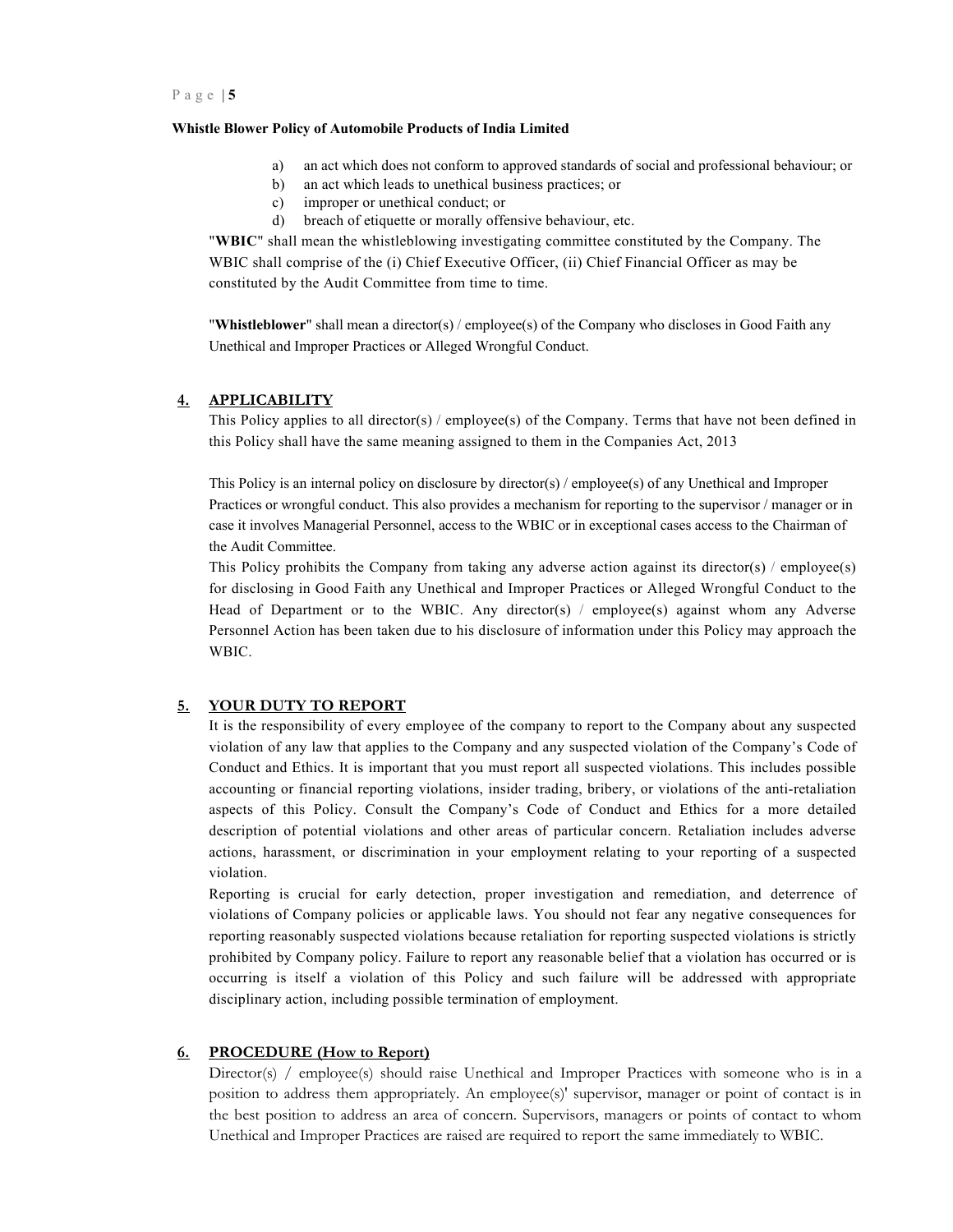#### **Whistle Blower Policy of Automobile Products of India Limited**

Notwithstanding the aforesaid, employee can lodge a complaint in one of the following ways:

- by writing a letter to Shri Shyam Agarwal at unit no. F1, 1st floor, Shanti Nagar Co-Operative Industrial Estate Ltd., Vakola Santacruz (East) Mumbai-400055 or
- by sending an email admin1@apimumbai.com; or
- by sending a complaint letter in a sealed envelope marked "Private and Confidential" to the Chairman of the Audit Committee, F1, 1st floor, Shanti Nagar Co-Operative Industrial Estate Ltd., Vakola Santacruz (East) Mumbai-400055;

Because you have several means of reporting, you need never report to someone you believe may be involved in the suspected violation or from whom you would fear retaliation.

Your report should include as much information about the suspected violation as you can provide. Where possible, it should describe the nature of the suspected violation; the identities of persons involved in the suspected violation; a description of documents that relate to the suspected violation; and the time frame during which the suspected violation occurred. Where you have not reported anonymously, you may be contacted for further information.

In the event a director(s) wishes to raise a complaint or disclosure under this Policy, he/she shall consult the Chairman of the Company and/or the Chairman of the Audit Committee. All such complaint or disclosure by director(s) shall be taken forward as per the directions of the Chairman of the Audit Committee.

In the event the complaint or disclosure is in conflict of interest with members of the WBIC or the Chairman of the Company the Whistleblower may send a complaint letter in a sealed envelope marked "Private and Confidential" to the Chairman of the Audit Committee, Automobile Products of India Limited, F1, 1st floor, Shanti Nagar Co-Operative Industrial Estate Ltd., Vakola Santacruz (East) Mumbai-400055. Inexceptional or appropriate cases including when the Whistleblower believe that his/her concern is not being properly addressed or investigated, the Chairman of the Audit Committee is authorized to prescribe suitable directions in this regard.

Note: - Generally no action is warranted on anonymous/pseudonymous disclosures by the organization and that selective cognizance of anonymous/pseudonymous complaints, containing verifiable allegations can be taken with specific orders from the head of the Department/Chief Executive.

#### **7. INVESTIGATIONS**

All reports under this Policy will be promptly and appropriately investigated, and all information disclosed during the course of the investigation will remain confidential, except as necessary to conduct the investigation and take any remedial action, in accordance with applicable law. Everyone working for or with the Company has a duty to cooperate in the investigation of reports of violations. Failure to cooperate in an investigation, or deliberately providing false information during an investigation, can be the basis for disciplinary action, including termination of employment. If, at the conclusion of its investigation, the Company determines that a violation has occurred, the Company will take effective remedial action commensurate with the nature of the offense. This action may include disciplinary action against the accused party, up to and including termination. Reasonable and necessary steps will also be taken to prevent any further violations of Company policy.

A perceived wrongdoing or an act for whistleblowing should be reported by a Whistleblower in written form only. Written reports should be sent to Shri Shyam Agarwalby way of a confidential letter or may be personally handed over to him.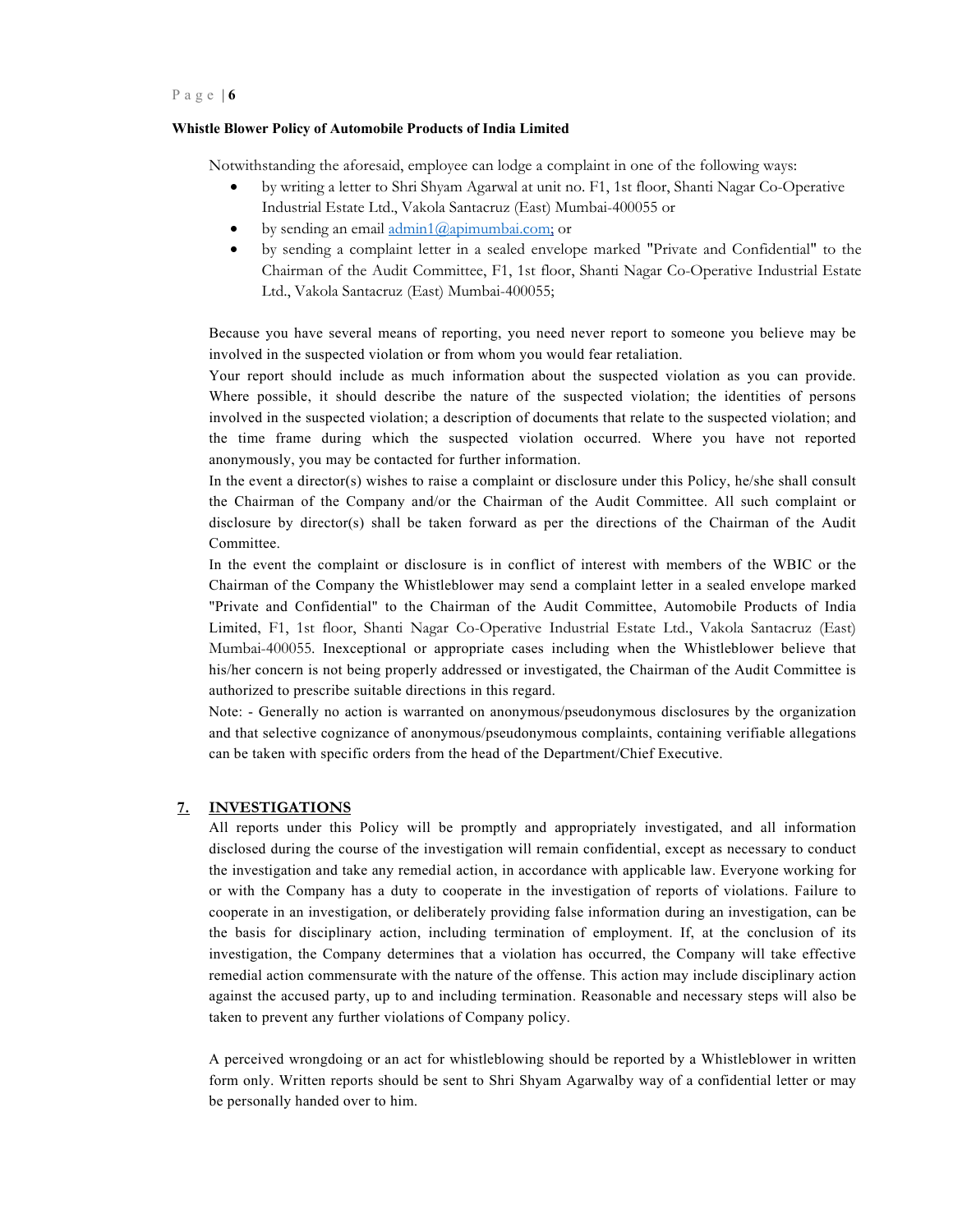Any director(s) / employee(s) who observe any Unethical and Improper Practices or Alleged Wrongful Conduct shall make a disclosure as soon as possible but preferably not later than sixty (60) consecutive calendar days after becoming aware of the same. Shri Shyam Agarwal shall immediately forward the Whistleblower's complaint/disclosure report to the WBIC. WBIC shall acknowledge receipt of the complaint/disclosure to the Whistleblower within seven (7) days of the receipt of the complaint/disclosure.

WBIC shall appropriately and expeditiously investigate the complaint/disclosure received. In this regard, WBIC may authorize a committee of Managerial Personnel to investigate into the matter and prescribe the scope and time limit there:

- WBIC shall provide a detailed outline for the investigation
- Audit Committee shall have right to outline detailed procedure for an investigation.
- Where the WBIC / Audit Committee had designated a senior executive or a committee of Managerial Personnel for investigation, they shall mandatorily adhere to scope and procedure outlined by WBIC / Audit Committee for investigation.
- The WBIC or officer or committee of Managerial Personnel, as the case may be, shall have right to call for any information/document and examination of any director(s) / employee(s) of the Company or other person(s), as they may deem appropriate for the purpose of conducting investigation under this Policy.

The WBIC shall inquire in respect of the Whistleblower's complaint/disclosure and after inquiry/investigation the WBIC shall report the findings to the Managing Director of the Company, who shall consider the same. The final report shall be place before the Chairman of the Audit Committee by the WBIC or the Chairman of the Company so that the Chairman of the Audit Committee can keep an oversight of the investigations as per the provision of the Companies Act 2013 and relevant SEBI guidelines in force.

The decision of WBIC or the Chairman of the Company or the Chairman of the Audit Committee shall be final and binding. If and when the WBIC is satisfied that the alleged unethical and improper practice or wrongful conduct existed or is in existence, then the WBIC may -

- a) recommend to the board of directors to reprimand, take disciplinary action, impose penalty / punishment, order recovery when any alleged unethical and improper practice or wrongful conduct of any director(s) / employee(s) is proved.
- b) recommend termination or suspension of any contract or arrangement or transaction vitiated by such unethical & improper practice or wrongful conduct.

The Board shall pass necessary orders in consultation with Chief Executive Officer. All final report(s) shall be placed before the Audit Committee on quarterly basis for overview of the same.

# **8. NON RETALIATION / PROTECTION TO WHISTLE BLOWER**

No personnel who, in Good Faith, makes a disclosure or lodges a complaint in accordance with this Policy shall suffer reprisal, discrimination or adverse employment consequences. Any personnel who retaliates against a Whistleblower who has raised a matter in Good Faith, will be subject to strict disciplinary action up to and including immediate termination of employment or termination of his/her relationship with the Company.

If any personnel who makes a disclosure or complaint in Good Faith, believes that he/she is being subjected to discrimination, retaliation or harassment for having made a report under this Policy,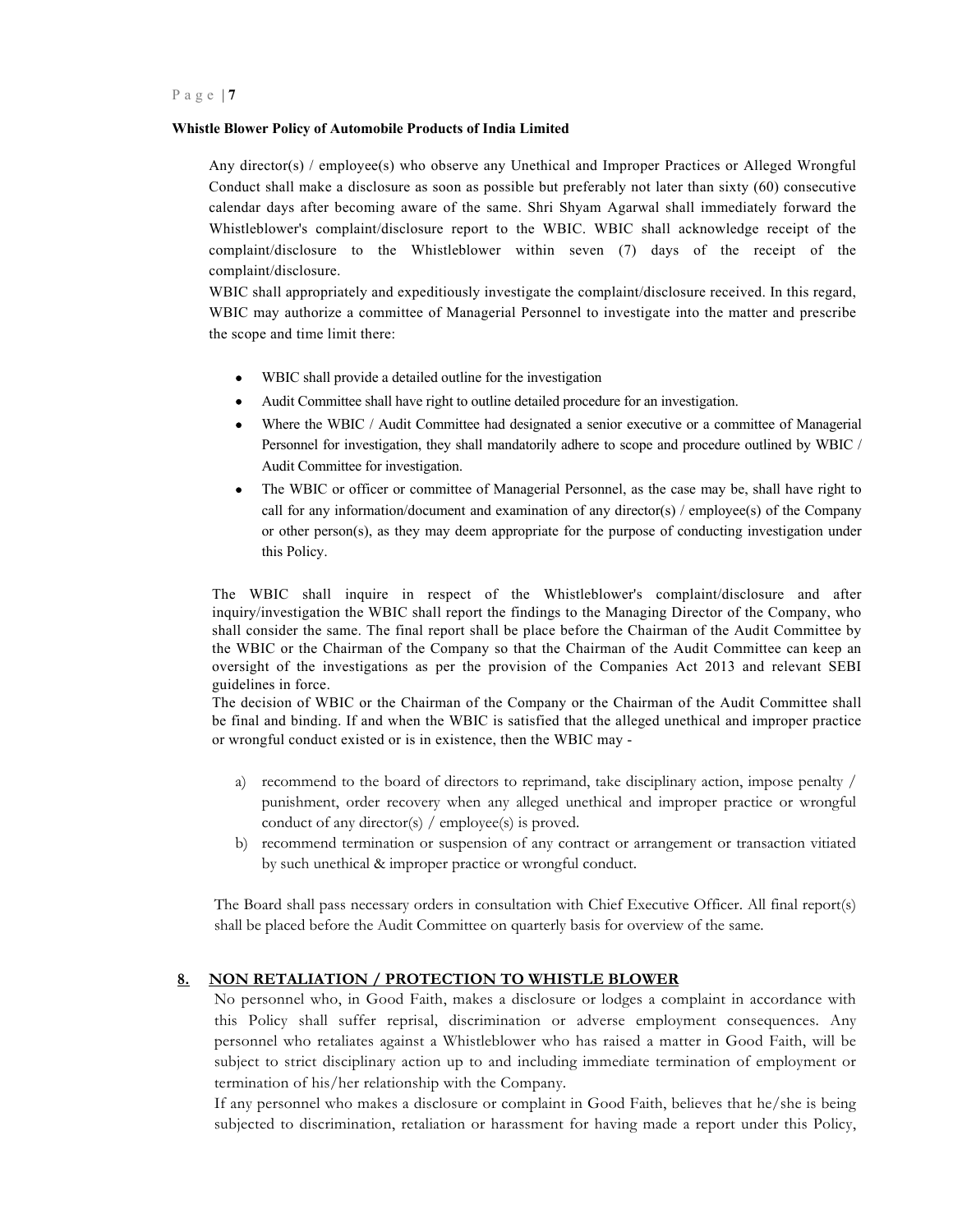he/she must immediately report those facts to his/her supervisor, manager or point of contact, or the WBIC. If, for any reason, he/she does not feel comfortable discussing the matter with these persons, he/she should bring the matter to the attention of the Shri Shyam Agarwal, Directorof the Company. It is imperative that such personnel brings the matter to the Company's attention promptly so that any concern of reprisal, discrimination or adverse employment consequences can be investigated and addressed promptly and appropriately.

#### **9. FALSE COMPLAINTS**

While it will be ensured that genuine Whistle Blowers are accorded complete protection from any kind of unfair treatment as herein set out, any abuse of this protection will warrant disciplinary action. A director(s) / employee(s) who knowingly make false allegations of Unethical and Improper Practices or Alleged Wrongful Conduct to the WBIC shall be subject to disciplinary action, up to and including termination of employment, in accordance with Company rules, policies and procedures. Protection under this Policy would not mean protection from disciplinary action arising out of false or bogus allegations made by a Whistle Blower knowing it to be false or bogus or with a mala fide intention. Further, this Policy may not be used as a defense by a director(s) / employee(s) against whom an Adverse Personnel Action has been taken independent of any disclosure of information by him and for legitimate reasons or cause under Company rules and policies.

#### **10. MODIFICATION**

The Company may modify this Policy unilaterally at any time without notice. Modification may be necessary, among other reasons, to maintain compliance with local, state and central regulations and/or accommodate organizational changes within the Company.

#### **11. CONTACT ADDRESS**

For the purpose of registering any complaint or for any questions/query on this WBP please contact the Company at the following address:

**Shri Shyam Agarwal** 

# **Automobile Products of India Limited**

F1, 1st floor, Shanti Nagar Co-Operative Industrial Estate Ltd., Vakola Santacruz (East) Mumbai-400055;

# **12. SECRECY / CONFIDENTIALITY**

The Whistleblower, WBIC, Audit Committee, person against whom concerned are raised and everybody involved in the process shall:

- a) maintain confidentiality of all matters under this Policy;
- b) discuss only to the extent or with those persons as required under this Policy for completing the process of investigations;
- c) not keep the documents/papers unattended anywhere at any time;
- d) keep the electronic mails/files under proper custody; and
- e) not to reveal or disclose to media, press agency and/or any other persons.